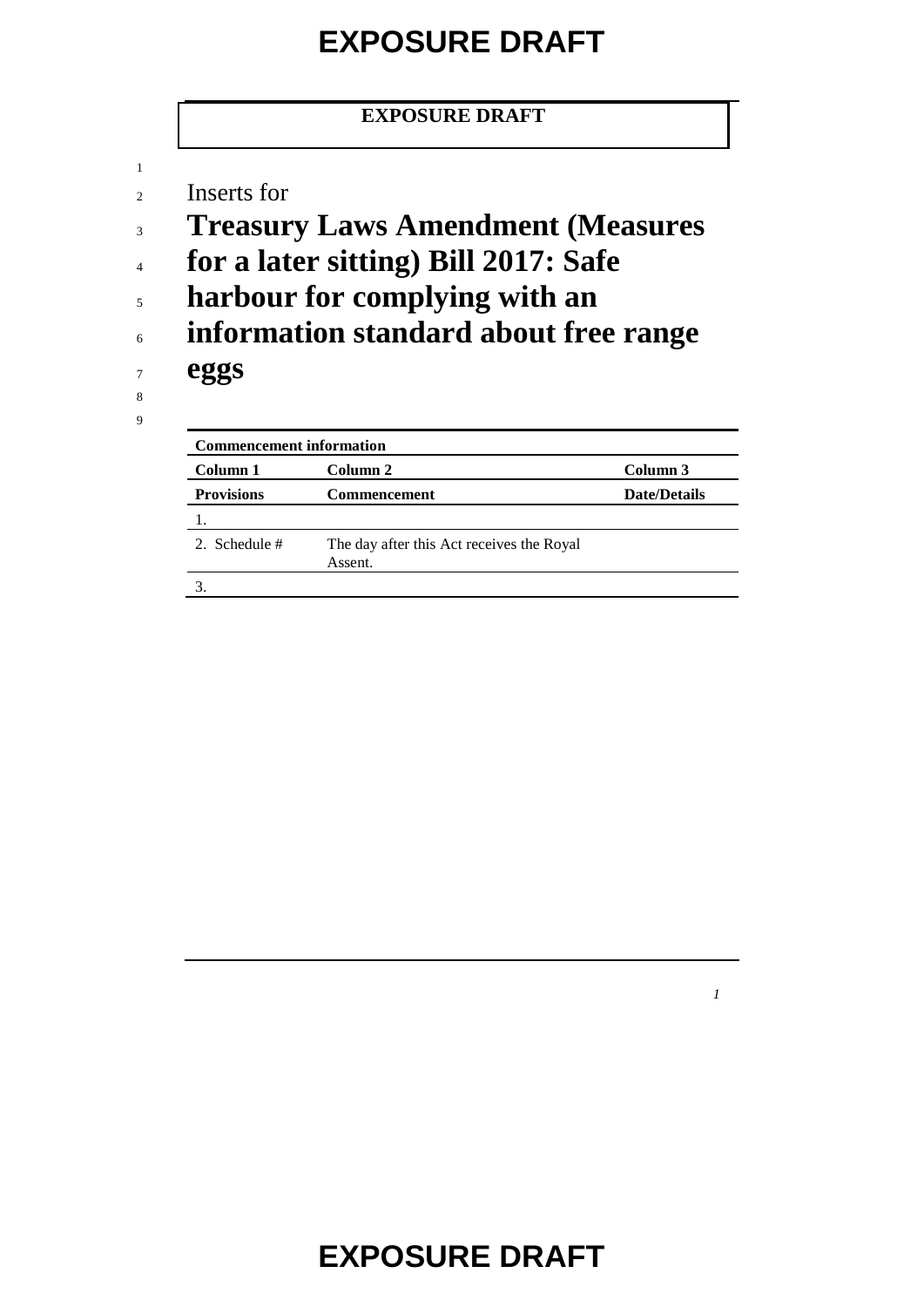### **EXPOSURE DRAFT**

|                                            | Schedule #—Safe harbour for complying with<br>an information standard about free<br>range eggs                                                                                                                                      |  |  |
|--------------------------------------------|-------------------------------------------------------------------------------------------------------------------------------------------------------------------------------------------------------------------------------------|--|--|
| <b>Competition and Consumer Act 2010</b>   |                                                                                                                                                                                                                                     |  |  |
| 1 Subsection 2(1) of Schedule 2<br>Insert: |                                                                                                                                                                                                                                     |  |  |
|                                            | egg has the meaning given by subsection 137A(3).                                                                                                                                                                                    |  |  |
|                                            | <i>free range egg</i> has the meaning given by subsection 137A(4).                                                                                                                                                                  |  |  |
|                                            | 2 At the end of Part 3-4 of Schedule 2                                                                                                                                                                                              |  |  |
|                                            | Add:                                                                                                                                                                                                                                |  |  |
|                                            | 137A Safe harbour for complying with information standards about<br>free range eggs                                                                                                                                                 |  |  |
|                                            | (1) Neither section 18 nor paragraph $29(1)(a)$ or $151(1)(a)$ applies to a<br>person in relation to the labelling or displaying of eggs as free<br>range eggs if, when doing so, the person is complying with all<br>requirements: |  |  |
|                                            | (a) specified in an information standard for eggs; and<br>(b) relating to the labelling or displaying of free range eggs,<br>including requirements about:                                                                          |  |  |
|                                            | (i) the use of the words "free range"; or                                                                                                                                                                                           |  |  |
|                                            | (ii) representing that eggs are free range eggs.                                                                                                                                                                                    |  |  |
|                                            | $(2)$ If:                                                                                                                                                                                                                           |  |  |
|                                            | (a) proceedings are brought against a person in respect of                                                                                                                                                                          |  |  |
|                                            | section 18 or paragraph $29(1)(a)$ or $151(1)(a)$ ; and<br>(b) the person seeks to rely on subsection $(1)$ of this section in                                                                                                      |  |  |
|                                            | the proceedings;                                                                                                                                                                                                                    |  |  |
|                                            | the person bears an evidential burden in relation to the matters set<br>out in that subsection.                                                                                                                                     |  |  |
|                                            | (3) An egg is an egg laid by a female domestic chicken (Gallus gallus<br>domesticus).                                                                                                                                               |  |  |

# **EXPOSURE DRAFT**